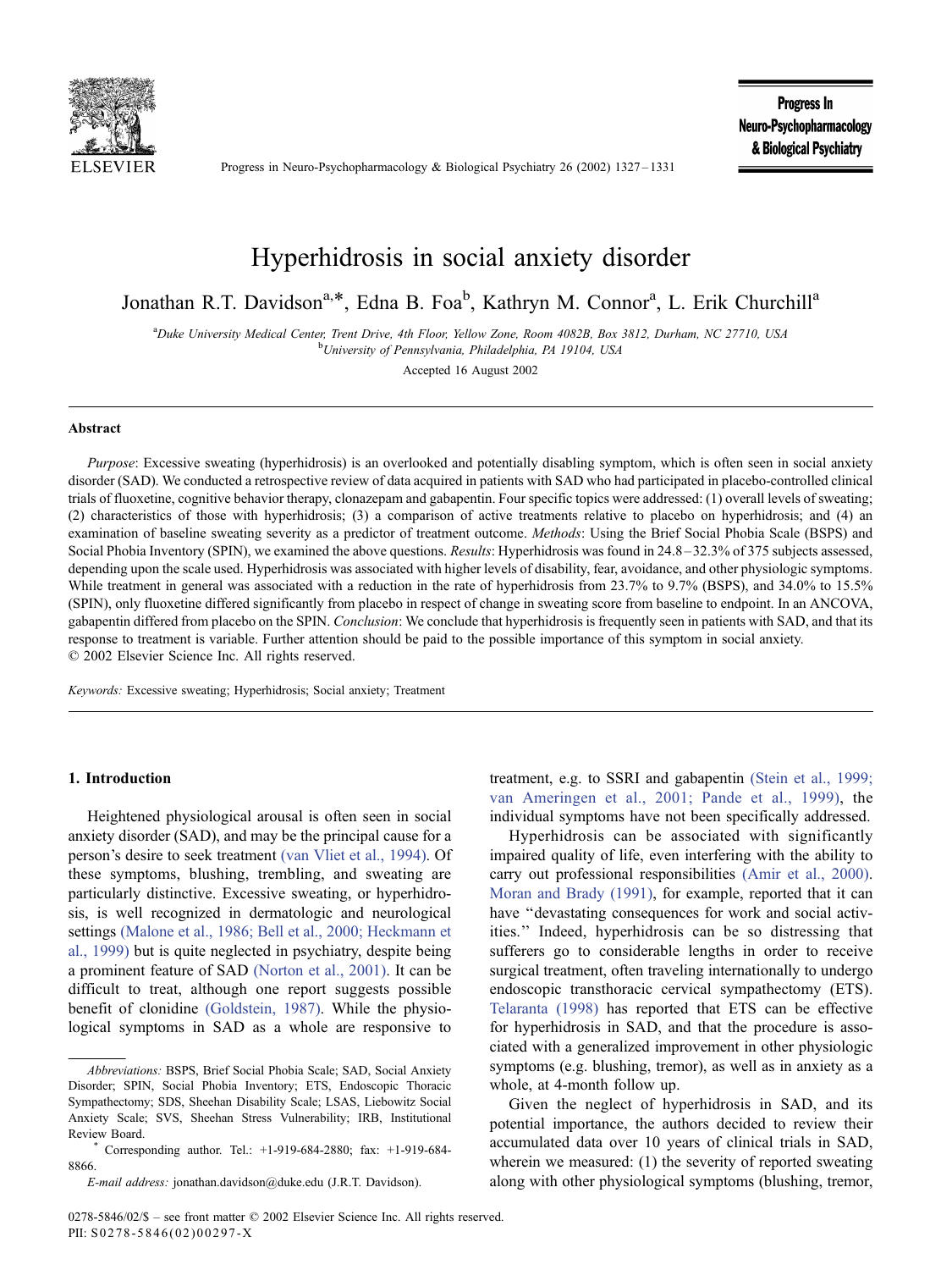and palpitations) by means of an interview-rated scale, the Brief Social Phobia Scale (BSPS) [\(Davidson et al., 1997\),](#page-4-0) and (ii) subjective distress from sweating by the more recently developed self-rated Social Phobia Inventory (SPIN) [\(Connor et al., 2000\).](#page-4-0) The objectives of this paper were the following: (a) to report on severity and distress of sweating; (b) to describe the features of individuals with hyperhidrosis; and (c) to describe the response of hyperhidrosis to a variety of treatments, all of which were compared against placebo.

## 2. Methods

Subjects met DSM-IIIR [\(American Psychiatric Asso](#page-4-0)ciation, 1987) or DSM-IV [\(American Psychiatric Asso](#page-4-0)ciation, 1994) criteria for SAD, which in almost all cases was of the generalized subtype. The sample comprised 375 subjects (216 men and 159 women), who were ethnically grouped into 322 Caucasian and 49 non-Caucasian, with four unaccounted. Mean (S.D.) age was 37.9 (9.5) years. Data in up to 375 subjects were available with the BSPS, depending upon which particular comparisons were performed, whereas the maximum number of available SPIN comparisons was 272. All studies had received Institutional Review Board (IRB) approval, and subjects provided written informed consent.

On the BSPS subjects are asked: ''When you are in a situation involving contact with other people, or when you are thinking about such a situation, do you experience sweating?'' The symptom is rated over the last week on a scale from 0 (none) to 4 (extreme). For the purposes of this report, we grouped those with scores of 0 or 1 (none or mild) and compared them to individuals with scores of 3 (severe) or 4 (extreme). On the self-rated SPIN, subjects respond to the question ''Sweating in front of people causes me distress,'' and similarly rated on a scale of  $0-4$  using the same anchors.

In this sample, we report on treatment effects for fluoxetine vs. placebo  $(n=32, n=38)$  and cognitive behavioral therapy (CBT) vs. placebo  $(n=38 \text{ each})$ . Both of these comparisons are drawn from a nearly completed study of SAD in which fluoxetine and CBT were included as treatment arms vs. placebo (Davidson and Foa, unpublished data). A second trial compared clonazepam vs. placebo  $(n=23 \text{ each})$  [\(Davidson et al., 1993\)](#page-4-0) and the third study compared gabapentin vs. placebo  $(n=33, n=29)$  [\(Pande et](#page-4-0) al., 1999). Both the BSPS and the SPIN were used in all studies except the comparison of clonazepam and placebo. Data at baseline were included from a fourth open-label study with clonazepam, which was followed by doubleblind discontinuation [\(Connor et al., 1998\).](#page-4-0) While this study does not inform us as to the comparative effects of treatment vs. placebo on sweating, it provides baseline information on characteristics and intensity of sweating  $(n=51)$ .

Rates of sweating severity were assessed at baseline. As noted above, hyperhidrosis (or high sweating) was defined as a score of 3 or 4 on each scale. Comparisons of high vs. low sweating groups were made at baseline with respect to gender, age, age at onset, and symptom severity. Chi-square, Fisher's, and *t* tests were used as appropriate. For nonnormally distributed data, Wilcoxon and Kruskal-Wallis tests were used. Median and 25th and 75th percentile (or first and third quartile) scores are given.

Comparisons of each treatment against placebo were undertaken at baseline, endpoint and for the baseline – endpoint difference. Nonparametric Wilcoxon and Kruskal-Wallis tests were used. In some trials, other measures were utilized, specifically the Liebowitz Social Anxiety Scale (LSAS) [\(Liebowitz, 1996\),](#page-4-0) the Sheehan Disability Scale (SDS) [\(Sheehan et al., 1996\),](#page-4-0) and the Sheehan Vulnerability Stress Scale (SVS) [\(Sheehan et al., 1990\).](#page-4-0) These were used to characterize the high and low sweating groups. For assessing treatment vs. placebo differences, the Wilcoxon and Kruskal–Wallis tests were supplemented by ANCOVA, which was conducted to adjust for baseline differences. In some instances, data were missing on the SPIN, such that sample sizes were smaller than for the BSPS, and the placebo-controlled study of clonazepam was conducted before the SPIN had been developed.

## 3. Results

## 3.1. Severity of sweating and rates of hyperhidrosis

### 3.1.1. Brief Social Phobia Scale

The mean (S.D.) and median (1st, 3rd Q) baseline sweating scores  $(n=375)$  were 1.6 (1.2) and 2 (1, 2). 24.8%  $(n=93)$  reported hyperhidrosis, while 30.9%  $(n=116)$  reported moderate sweating and 44.3%  $(n=166)$ reported either no or mild sweating.

#### 3.1.2. Social Phobia Inventory

Mean (S.D.) and median scores  $(n=272)$ , were 1.8 (1.3) and 2 (1, 3), respectively.  $32.3\%$  ( $n = 88$ ) reported hyperhidrosis, 22.8%  $(n=62)$  reported moderate sweating, and 44.8%  $(n = 122)$  reported no or minimal sweating.

These results indicate that on average, subjects entering clinical trials exhibited mild to moderate levels of sweating. A breakdown according to individual scores is shown in Table 1.

| Table 1 |                                                                       |  |
|---------|-----------------------------------------------------------------------|--|
|         | Rates of hyperhidrosis $(\%)^a$ according to severity and measurement |  |

| Item score   | BSPS $(n=375)$ | SPIN $(n=272)$ |
|--------------|----------------|----------------|
| $0 \ (none)$ | 23.5           | 21.3           |
| $1 \ (mild)$ | 20.8           | 23.5           |
| 2 (moderate) | 30.9           | 22.8           |
| 3 (severe)   | 18.4           | 22.4           |
| 4 (extreme)  | 6.4            | 99             |

<sup>a</sup> Hyperhidrosis defined as a sweating score of 3 or 4.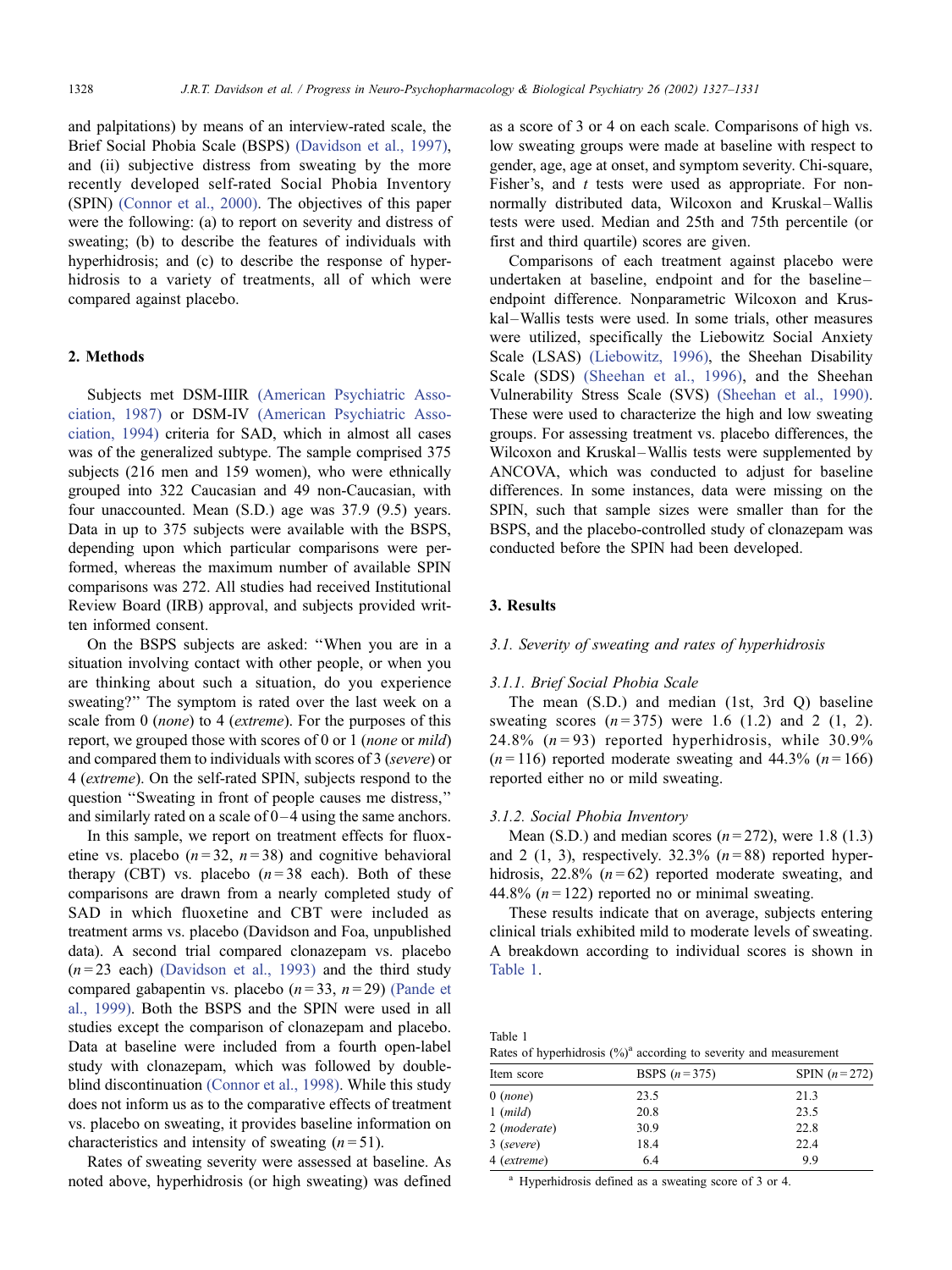| Table 2                                                                                                  |  |  |  |  |
|----------------------------------------------------------------------------------------------------------|--|--|--|--|
| Baseline comparison of subjects with high and low levels of sweating according to the BSPS [Mean (S.D.)] |  |  |  |  |

|                                   | <b>BSPS</b>                |                                   |                                  |
|-----------------------------------|----------------------------|-----------------------------------|----------------------------------|
|                                   | High <sup>a</sup> $(n=93)$ | Low <sup>b</sup> ( <i>n</i> =166) |                                  |
| Age (years)                       | 36.5(9.9)                  | 37.5(9.2)                         | <b>NS</b>                        |
| % Male                            | 60.2                       | 54.8                              | <b>NS</b>                        |
| Age at onset (years) $(n=218)$    | 21.2(27.0)                 | 21.2(27.0)                        | <b>NS</b>                        |
| $BSPS^c$ —Fear                    | 18.8(4.0)                  | 16.2(4.3)                         | $F=23.28, df=1,257, P<.0001$     |
| BSPS-Avoidance                    | 18.1(4.8)                  | 15.6(5.0)                         | $F=15.09, df=1,257, P=.0001$     |
| BSPS—Other physiological symptoms | 6.9(2.7)                   | 4.3(2.4)                          | $F=62.89, df=1,257, P<.0001$     |
| LSAS <sup>d</sup> $(n=237)$       | 84.2(23.0)                 | 78.3 (22.4)                       | $F=3.75$ , $df=1,236$ , $P=.005$ |
| $SDS^{e} (n=188)$                 | 17.7(6.5)                  | 15.6(5.7)                         | $F=5.73, df=1,186, P=.01$        |
| $SVSf$ (n = 63)                   | 5.7(2.6)                   | 4.6(2.5)                          | $F=2.93, df=1,63, P=.09$         |

<sup>a</sup> Score of 3 or 4.<br><sup>b</sup> Score of 0 or 1.<br><sup>c</sup> [BSPS = Brief Social Phobia Scale](#page-4-0) (Davidson et al., 1997).

<sup>d</sup> [LSAS = Liebowitz Social Anxiety Scale](#page-4-0) (Liebowitz, 1996).<br>
<sup>e</sup> [SDS = Sheehan Disability Scale](#page-4-0) (Sheehan et al., 1990).<br>
<sup>f</sup> [SVS = Sheehan Stress Vulnerability Scale](#page-4-0) (Sheehan et al., 1990).

## 3.2. Differences between groups at baseline

#### 3.2.1. Brief Social Phobia Scale

When comparing the characteristics of those with hyperhidrosis ( $n = 93$ ) to those with minimal sweating ( $n = 166$ ) (Table 2), those with hyperhidrosis  $(n=93)$  had higher ratings on all social anxiety measures and on the SDS; the groups did not differ on demographic measures or on stress vulnerability. Further, the hyperhidrosis group was significantly more distressed by other physiological symptoms (blushing, tremor, and palpitations) [mean (S.D.): 6.94  $(2.72)$  vs. 4.34  $(2.42)$ ;  $P < .0001$ ].

## 3.2.2. Social Phobia Inventory

Those with hyperhidrosis  $(n = 88)$  were distinguishable from those with minimal sweating  $(n = 122)$  by having higher rates of disability on the SDS and higher rates of social anxiety on the LSAS and on all BSPS subscales (all  $P < .05$ ) (Table 3). Significantly higher levels of general physiological distress were also associated with hyperhidrosis [6.28 (2.71)] vs. minimal sweating subjects [4.32 (2.69);  $P < 0.001$ ]. No differences were noted for age, gender, or age at onset of social phobia.

Self-rated distress from sweating correlated significantly with observer-based rating of reported sweating at baseline  $(r=.54, P<.0001, n=272)$  and at endpoint  $(r=.57, P<.0001, P<.0001)$  $P < .0001$ ,  $n = 192$ ).

## 3.3. Effects of treatment

### 3.3.1. Brief Social Phobia Scale

Posttreatment data were available for 338 subjects. While 23.7%  $(n=80)$  of the sample were noted to qualify for hyperhidrosis at pretreatment, only 9.7%  $(n=35)$  reported hyperhidrosis posttreatment [\(Table 4\).](#page-3-0) Actual mean (S.D.) pre- and posttreatment scores  $(n=338)$  for the entire group were 1.61 (1.20) and 0.89 (1.06), respectively. For all active treatments  $(n=250)$  vs. placebo  $(n=88)$ , pretreatment scores were 1.62 (0.78) and 1.60 (1.19), respectively, while posttreatment scores were 0.78 (1.01) and 1.19 (1.16), respectively, with significantly greater improvement observed with active treatment ( $P= 0.001$ ). The effect of individual treatments on sweating was generally disappointing, however, with a significant difference noted only in favor of fluoxetine over placebo  $(P=.008)$  [\(Table 5\).](#page-3-0) This effect was upheld after analysis of covariance, given the

| Table 3                                                                                                  |  |
|----------------------------------------------------------------------------------------------------------|--|
| Baseline comparison of subjects with high and low levels of sweating according to the SPIN [Mean (S.D.)] |  |

|                       | <b>SPIN</b>   |               |                                          |
|-----------------------|---------------|---------------|------------------------------------------|
|                       | High $(n=88)$ | Low $(n=122)$ |                                          |
| Age (years)           | 36.3(9.7)     | 38.2(9.9)     | <b>NS</b>                                |
| % Male                | 55.9          | 52.5          | <b>NS</b>                                |
| Age at onset (years)  | 19.6 (25.2)   | 23.4(29.1)    | <b>NS</b>                                |
| BSPS-Fear             | 18.3(3.6)     | 16.1(4.1)     | $F=16.28, df=1,209, P<.0001$             |
| BSPS-Avoidance        | 17.1(4.8)     | 15.4(5.0)     | $F=6.44, df=1,209, P=.01$                |
| BSPS-Physiological    | 6.3(2.7)      | 4.3(2.7)      | $F = 26.86$ , $df = 1,209$ , $P < .0001$ |
| <b>LSAS</b> $(n=197)$ | 86.3(22.7)    | 77.0(20.0)    | $F=9.42, df=1,196, P=.002$               |
| SDS $(n=140)$         | 18.0(6.7)     | 15.8(5.0)     | $F=4.82, df=1,139, P=.02$                |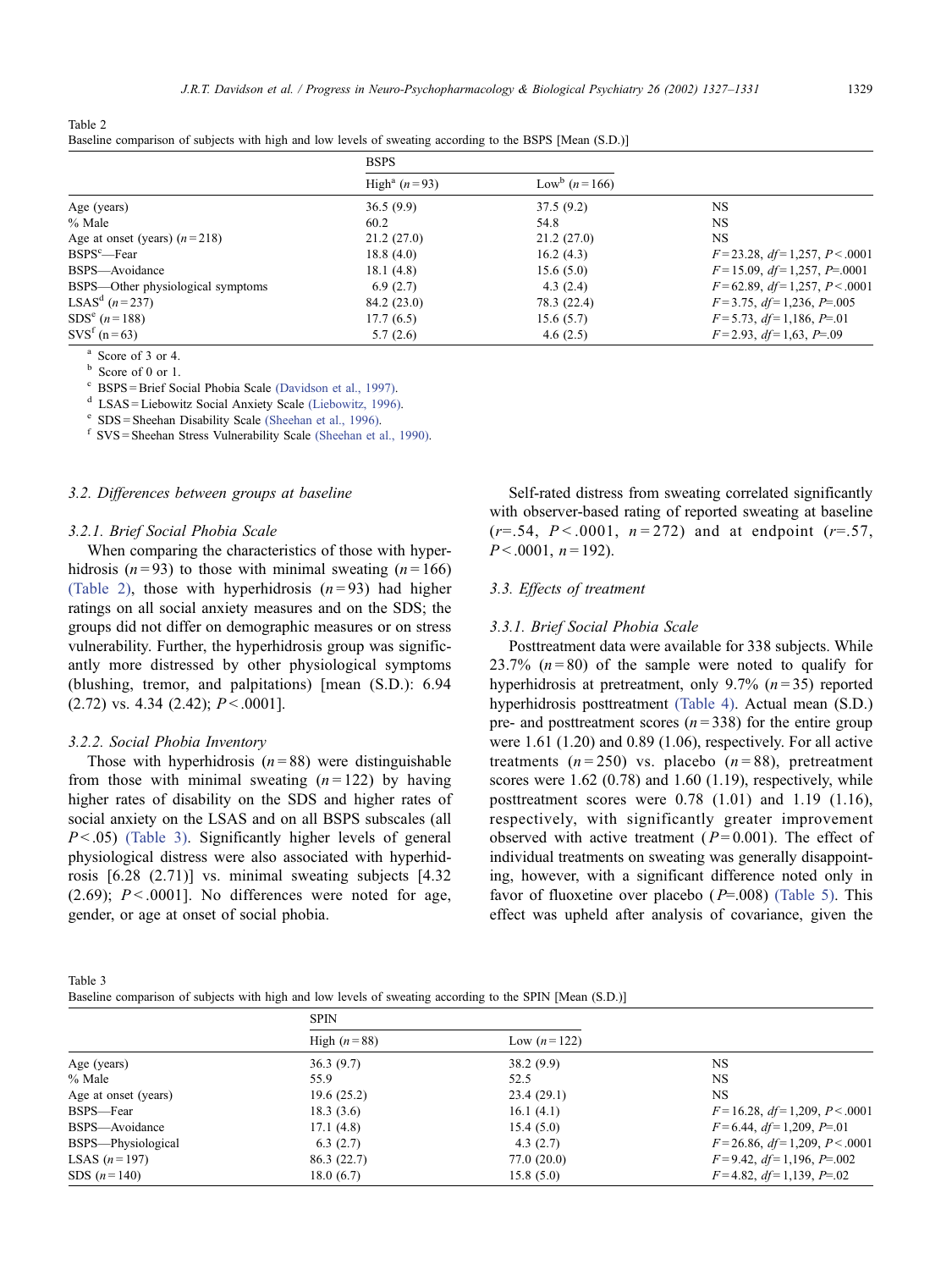<span id="page-3-0"></span>Table 4 Rates of sweating before and after treatment (%)

| Severity of sweating  | <b>BSPS</b> $(n=338)$ |      | SPIN $(n=200)$ |      |
|-----------------------|-----------------------|------|----------------|------|
|                       | Pre                   | Post | Pre            | Post |
| $0$ (none)            | 23.7                  | 51.2 | 20.0           | 37.5 |
| $1 \ (mild)$          | 21.3                  | 19.2 | 24.5           | 29.5 |
| 2 ( <i>moderate</i> ) | 31.4                  | 19.8 | 21.5           | 17.5 |
| 3 (severe)            | 16.9                  | 8.9  | 22.5           | 11.5 |
| 4 (extreme)           | 6.8                   | 0.9  | 11.5           | 4.0  |

different baseline levels of hyperhidrosis in the two treatment groups  $[F(1,67) = 8.87, P = 0.004$  for baseline;  $F(1,67) = 4.27$ , P=.04 for treatment.

#### 3.3.2. Social Phobia Inventory

Posttreatment data were available for 200 subjects. Rates of hyperhidrosis were 34.0% ( $n = 68$ ) and 15.5% ( $n = 31$ ), at pretreatment and posttreatment, respectively (Table 4). Mean pre- and posttreatment scores for  $n = 200$ , were 1.81 (1.30) and 1.15 (1.16), respectively. For all active treatments  $(n=144)$  and placebo  $(n=56)$ , pretreatment scores were 1.74 (1.30) and 1.98 (1.30), while posttreatment scores were 1.04 (1.07) and 1.42 (1.34). No difference was found between active treatment and placebo ( $P= 0.32$ ). In assessing the effects of individual treatments on sweating, a trend was noted ( $P = 0.07$ ) in favor of gabapentin over placebo.

| Table 5                                 |  |
|-----------------------------------------|--|
| Effects of treatment on sweating (BSPS) |  |

|            |               | Pre         | Post       | $\chi^{2a}$ ( <i>P</i> ) |
|------------|---------------|-------------|------------|--------------------------|
| Fluoxetine | Median        | 2(1, 3)     | 0(0, 2)    | 11.15 (.0008)            |
| $(n=32)$   | (1st, 3rd Q)  |             |            |                          |
|            | Mean (S.D.)   | 1.94(1.08)  | 0.72(1.02) |                          |
| Placebo    | Median        | 1(0, 2)     | 1(0, 2)    |                          |
| $(n=38)$   | (1st, 3rd Q)  |             |            |                          |
|            | Mean $(S.D.)$ | 1.21(1.04)  | 1.00(1.12) |                          |
| <b>CBT</b> | Median        | 2(0, 2)     | 1(0, 2)    | $1.64$ (NS)              |
| $(n=38)$   | (1st, 3rd Q)  |             |            |                          |
|            | Mean $(S.D.)$ | 1.55(1.20)  | 1.03(1.10) |                          |
| Placebo    | Median        | 1(0, 2)     | 1(0, 2)    |                          |
| $(n=38)$   | (1st, 3rd Q)  |             |            |                          |
|            | Mean $(S.D.)$ | 1.21(1.04)  | 1.00(1.12) |                          |
| Clonazepam | Median        | 2(1, 3)     | 0(0, 1)    | 1.77 (NS)                |
| $(n=23)$   | (1st, 3rd Q)  |             |            |                          |
|            | Mean $(S.D.)$ | 1.87(1.36)  | 0.52(0.90) |                          |
| Placebo    | Median        | 2(1, 3)     | 1(0, 2)    |                          |
| $(n=21)$   | (1st, 3rd Q)  |             |            |                          |
|            | Mean $(S.D.)$ | 1.90 (1.48) | 1.05(1.12) |                          |
| Gabapentin | Median        | 2(1, 2)     | 1(0, 2)    | $0.82$ (NS)              |
| $(n=29)$   | (1st, 3rd Q)  |             |            |                          |
|            | Mean $(S.D.)$ | 1.75(1.09)  | 1.14(1.03) |                          |
| Placebo    | Median        | 2(1, 3)     | 2(0, 2)    |                          |
| $(n=29)$   | (1st, 3rd Q)  |             |            |                          |
|            | Mean $(S.D.)$ | 1.89 (1.37) | 1.55(1.21) |                          |

<sup>a</sup> Kruskal-Wallis test comparing active treatment vs placebo on the median differences in score between pre- and posttreatment.

| Table 6                                 |  |
|-----------------------------------------|--|
| Effects of treatment on sweating (SPIN) |  |
|                                         |  |

|            |               | Pre         | Post        | $\chi^{2a}$ ( <i>P</i> ) |
|------------|---------------|-------------|-------------|--------------------------|
| Fluoxetine | Median        | 2(1, 3)     | 1(0, 2)     | $0.45$ (NS)              |
| $(n=23)$   | (1st, 3rd Q)  |             |             |                          |
|            | Mean $(S.D.)$ | 2.04(1.22)  | 0.96(0.98)  |                          |
| Placebo    | Median        | 2(1, 3)     | 1(0, 2)     |                          |
| $(n=23)$   | (1st, 3rd Q)  |             |             |                          |
|            | Mean $(S.D.)$ | 2.00(1.20)  | 1.13(1.36)  |                          |
| <b>CBT</b> | Median        | 2(1, 3)     | 1(0, 2)     | $0.89$ (NS)              |
| $(n=23)$   | (1st, 3rd O)  |             |             |                          |
|            | Mean $(S.D.)$ | 1.83(1.37)  | 1.37(1.27)  |                          |
| Placebo    | Median        | 2(1, 3)     | 1(0, 2)     |                          |
| $(n=30)$   | (1st, 3rd Q)  |             |             |                          |
|            | Mean $(S.D.)$ | 2.00(1.20)  | 1.13(1.36)  |                          |
| Gabapentin | Median        | 2(1, 3)     | 1(0, 2)     | $3.10$ (NS)              |
| $(n=33)$   | (1st, 3rd Q)  |             |             |                          |
|            | Mean $(S.D.)$ | 1.88 (1.22) | 1.12(1.08)  |                          |
| Placebo    | Median        | 2(1, 3)     | 1(1, 3)     |                          |
| $(n=33)$   | (1st, 3rd Q)  |             |             |                          |
|            | Mean $(S.D.)$ | 1.97 (1.38) | 1.64 (1.31) |                          |

<sup>a</sup> Kruskal-Wallis test comparing active treatment vs. placebo on the median differences in score between pre- and posttreatment.

Using ANCOVA, a significant treatment effect for gabapentin emerged  $[F(1,63) = 4.52, P = .03; F(1,63) = 59.70$  $P < .0001$  for baseline]. No other comparisons yielded evidence of a significant advantage for active treatment over a placebo (Table 6).

### 4. Discussion

Hyperhidrosis occurring in  $25 - 33\%$  of the sample according to measure. Although not markedly different, the self-rating scale yielded a slightly higher prevalence rate of hyperhidrosis. Differences in wording may be a factor, in that the BSPS rating is based on frequency and/ or distress, whereas the SPIN relies entirely on distress. Hyperhidrosis can be the focus of substantial distress, impaired work performance. Given that, and impaired social functioning, we argue that it may justify more attention than it has so far received. Many patients, especially those who are professionally required to make presentations in the course of their daily work, find that excessive sweating may be profoundly disturbing. It is not uncommon for extensive anticipatory fear to build up around this problem. Anecdotal reports exist of hyperhidrosis rendering a person unable to perform their job, e.g. a policeman or active military person who is unable to hold on to his weapon, a secretary whose profuse sweating drenches the keyboard, or the individual who has to change his or her clothes more than three times daily. We hope that our results will draw further attention to this important aspect of SAD.

Fluoxetine was associated with statistically significant improvement in sweating with both analyses on the BSPS, and gabapentin showed superiority on the SPIN